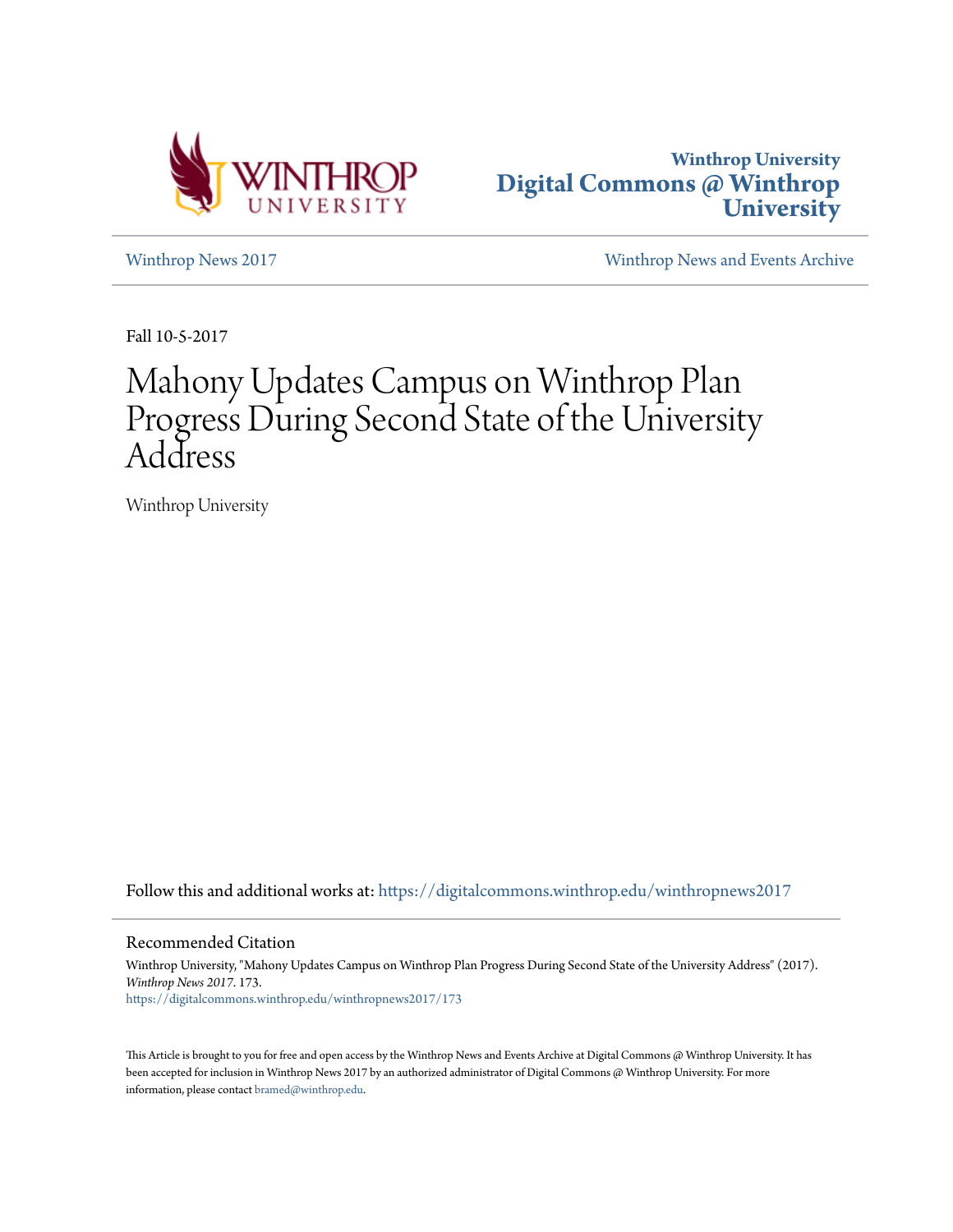EMAIL WINGSPAN BLACKBOARD MAP SITE PEOPLE SAND A SITE PEOPLE

All News Archives

RSS News Feeds

Winthrop in the News



## **ABOUT ADMISSIONS & AID ACADEMICS STUDENT AFFAIRS ATHLETICS GIVING O** SHARE 「验費」 **Mahony Quick Facts**

On October 5, President Dan Mahony, in his State of the University address, shared Winthrop's progress as it continues to lead as an institution that values diversity and focuses on the success of each student.

 $\blacksquare$  The address gave Mahony the opportunity to update the campus and community on efforts to advance the university's strategic plan.

He provided announcements and updates related to the strategic plan's five goals.

10/05/2017

**Updates**

**Progress**

**Campus on**

**State of the**

**University**

**Address**

**Winthrop Plan**

**During Second**

ROCK HILL, SOUTH CAROLINA - On October 5, Winthrop University President Dan Mahony, in his **State of the University address**, shared Winthrop's **progress** as it continues to lead as an institution that **values diversity** and focuses on the **success of each student**. The address gave Mahony the opportunity to update the campus and community on efforts to advance the university's strategic plan.

President Dan Mahony

Mahony debuted the strategic plan, entitled the Winthrop Plan, which serves as a blueprint for the university through 2025, during last year's inaugural State of the

University address. The plan outlines the five goals and initiatives that Winthrop will achieve to **drive enrollment, retention, student success, diversity and fundraising** in order to become a **national model for a student-centered university experience**.

Mahony began his update by praising the efforts of the campus community over the last year to implement the Winthrop Plan. "I want to start by acknowledging the **good work of everyone who has contributed in the last year to Winthrop's varied and significant achievements**. Without everyone's contributions — faculty, staff, members of our Boards, alumni volunteers, community supporters, elected government representatives, and student leaders — there would be nothing for us to talk about today. So for all that you do every day for Winthrop, thank you," said Mahony.

He proceeded to provide announcements and updates related to the five goals, such as:

•The **university received its largest estate gift - \$3 million - from late alumna and longtime educator Elizabeth Reed '41, '51** to establish the Elizabeth Hope Reed Fellows Program, a servicefocused scholarship program for Winthrop students who demonstrate financial need, maintain good academic standing and commit to volunteering at least eight hours a week.

•A **new Accounting Mentoring and Professional Development program**, with funding assistance from PricewaterhouseCoopers, has been created. The competitive program, **aimed at students who are underrepresented in the accounting field**, will support students with discipline-specific mentors, internships and other professional development opportunities.

•The university performed well on the 2016 National Survey of Student Engagement and **exceeded goals in two areas**: diversity indicator, which reflects the frequency at which students engage in discussions with others from a different race/ethnicity, economic background, religion, or political